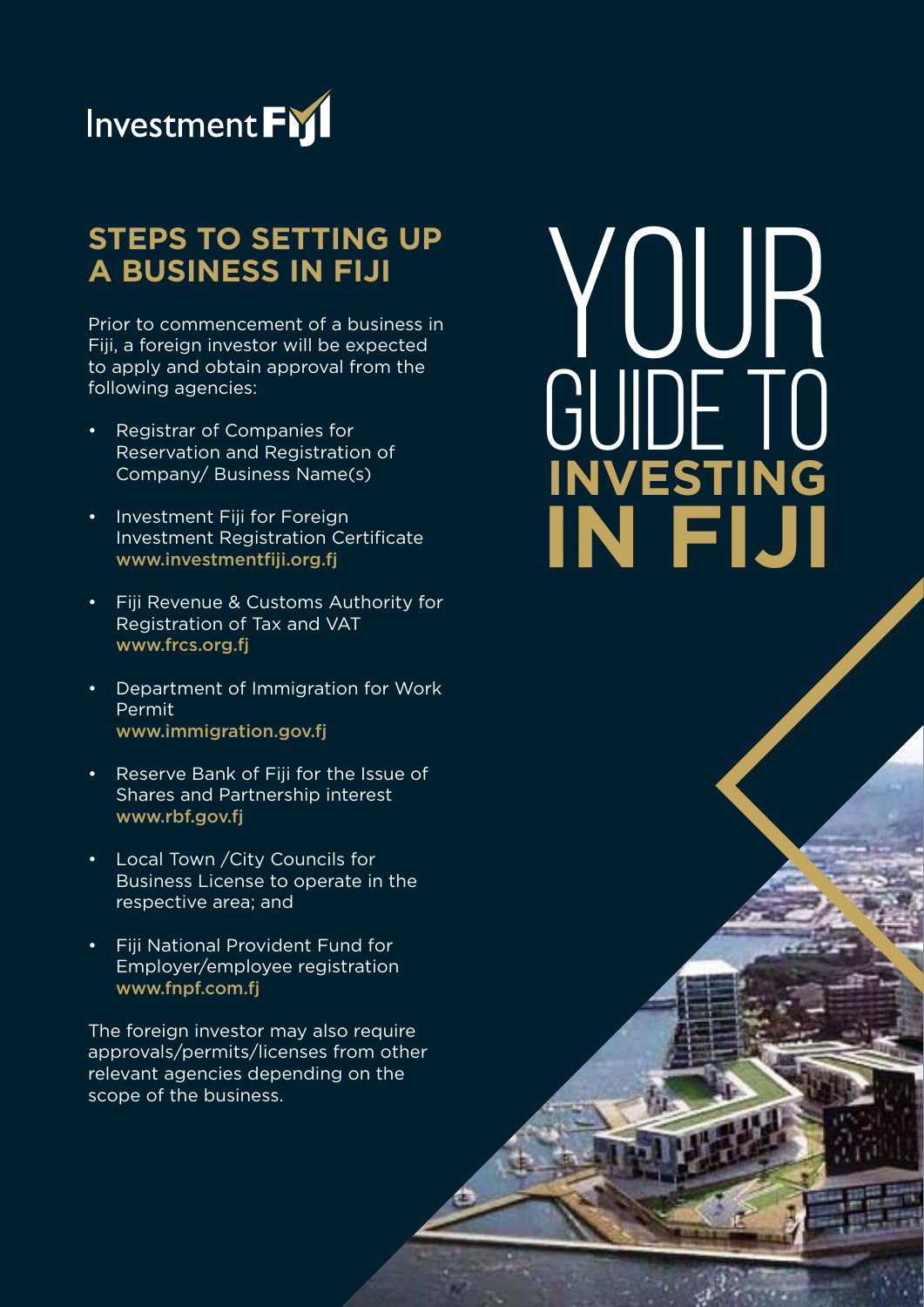#### **FOREIGN INVESTMENT REGISTRATION CERTIFICATE (FIRC) APPLICATION - CHECKLIST**

#### 1. Application for a Foreign Investment Registration Certificate (FIRC) - New Business

An application form can be obtained from the following web-link

#### http://www.investmentfiji.org.fj/pages.cfm/for-investors/forms-1/

Application Fee of FJD \$2725.00 (VIP). Prior to submitting a FIRC Application Form, please Reserve the Company/ Business Name(s) with Registrar of Companies. The following documents must accompany the FIRC application form:

- If a Company/Business is being listed as a Shareholder, the Application Form should include the following:
	- A certified true copy of the Certificate of Incorporation; - Other supporting documents such as brochures, annual
	- reports etc. (in available); and
	- Name (s) of those associated with the Shareholding
- Company.
- A copy of the Shareholders Agreement and a copy of the Declaration of Shareholders, witnessed/certified by a Justice of Peace, Lawyer and/or a Chartered Accountant, are to be submitted if local equity contribution is required;
- if an individual is being listed as a shareholder, the application form should include the following:
	- A certified true copy of the Passport Bio-Data Page of all those associated with the Company/Business;
	- Recent color passport size photograph with names written at the back of each photograph, of all those associated with the Company/Business;
	- A recent (within 12 months) original or certified true copy of a Police Clearance Report from the Country of Residence of all Shareholders of the Company/Business;
- A Business Plan covering Budget/Cash Flow forecast for the proposed project;
- Copies of agreement such as Lease Agreement(s), Trust Deed(s), Contract Agreement(s) and Purchase Agreement(s) etc. (if any); and
- Any other relevant document upon request.

5 working days to process the application provided all relevant documents as per Checklist are submitted at the time of application and Application Forms are correctly and completely filled. Investment Fiji will conduct a due diligence and credibility checks for verification purpose.

#### 2. Existing Business/Company seeking a FIRC (Regularizing Status)

An application form can be obtained from the following web-link (Refer above). Application Fee of FJD \$2725.00 (VIP). The following documents must accompany the FIRC application form:

- A certified true copy of the Registrar of Companies Certificate;
- A certified true copy of a Business License from the respective City/Town Council;
- Latest Financial Statements of the Company from a Registered Accountant;
- Evidence of latest Fiji National Provident Fund (FNPF) lodgments ( if applicable);
- If a Company/Business is being listed as a Shareholder, the Application Form should include the following:
	- A certified true copy of the Certificate of Incorporation - Other supporting documents such as brochures, annual reports etc. (in available); and
	- Name (s) of those associated with the Shareholding Company.
- if an individual is being listed as a shareholder, the funphishticuld include the following:

- A certified true copy of the Passport Bio-Data Page of all those associated with the company/business;

- Recent colour passport size photograph with names written

at the back of each photograph, of all those associated with the company/business;

- A recent (within 12 months) original or certified true copy of a Police Clearance Report from the Country of Residence of all Shareholders of the company/business;

- Evidence of latest Tax/VAT Return of the company/business lodged to Fiji Revenue & Customs Authority;
- Fill a Declaration Form (D1) if project has already implemented;
- Copies of agreement such as Lease Agreement(s), Contract Agreement(s) and Purchase Agreement(s) etc. (if any); and
- Any other relevant document upon request.

5 working days to process the application provided all relevant documents as per Checklist are submitted at the time of application and Application Forms are correctly and completely filled. Investment Fiji will conduct a due diligence and credibility checks for verification purpose.

#### **CHECKLIST FOR INVESTOR REQUESTS**

#### 1. Change in shareholding structure/take-over of an existing business

The following documents must accompany request for Change in Shareholding Structure:

- Covering letter requesting for change in shareholding structure
- Original or certified true copy of Shareholders/Directors Resolution signed by all parties involved or a resignation letter by the outgoing shareholder(s)/partner(s);
- If the foreign investor has been previously issued shares by the Reserve Bank of Fiji (RBF), then either a letter from RBF approving the new shareholding structure or RBF letter approving the share transfer is required;
- If a Company/Business is being listed as a Shareholder, the Application Form should include the following:
	- A certified true copy of the Certificate of Incorporation; - Other supporting documents such as brochures, annual reports etc. (in available); and

- Name (s) of those associated with the Shareholding Company.

if an individual is being listed as a shareholder, the application form should include the following: - A certified true copy of the Passport Bio-Data Page of the

new Shareholder(s)/Partner(s)

- Recent colour passport size photograph with names written at the back of each photograph, of new Shareholder(s)/ Partner(s)

- A recent (within 12 months) original or certified true copy of a Police Clearance Report from the Country of Residence of all new Shareholder(s)/ Partner(s) of the company/business

- Evidence of latest Tax/VAT return of the Company lodged to Fiji Revenue & Customs Authority;
- A certified true copy of the Registrar of Companies Certificate (if not submitted to the Investment Fiji previously);
- A certified true copy of a Business License from the respective City/Town Council;
- Latest Financial Statements of the Company/Business from a Registered Accountant;
- Evidence of latest Fiji National Provident Fund (FNPF) lodgments ( if applicable);
- Complete either Foreign Investor Survey (FIS) Form or a Declaration Form (D1) if project has already been implemented but has not been reported to Investment Fiji; and
- Any other relevant document upon request.

#### 15 working days to process the application provided all relevant documents are submitted at the time of submission.

#### 2. Change in business name

The following documents must accompany request for change(s) in Company/Business Name(s):

- Covering Letter requesting for change in Company/Business Name(s);
- A certified true copy of Certificate of Incorporation or an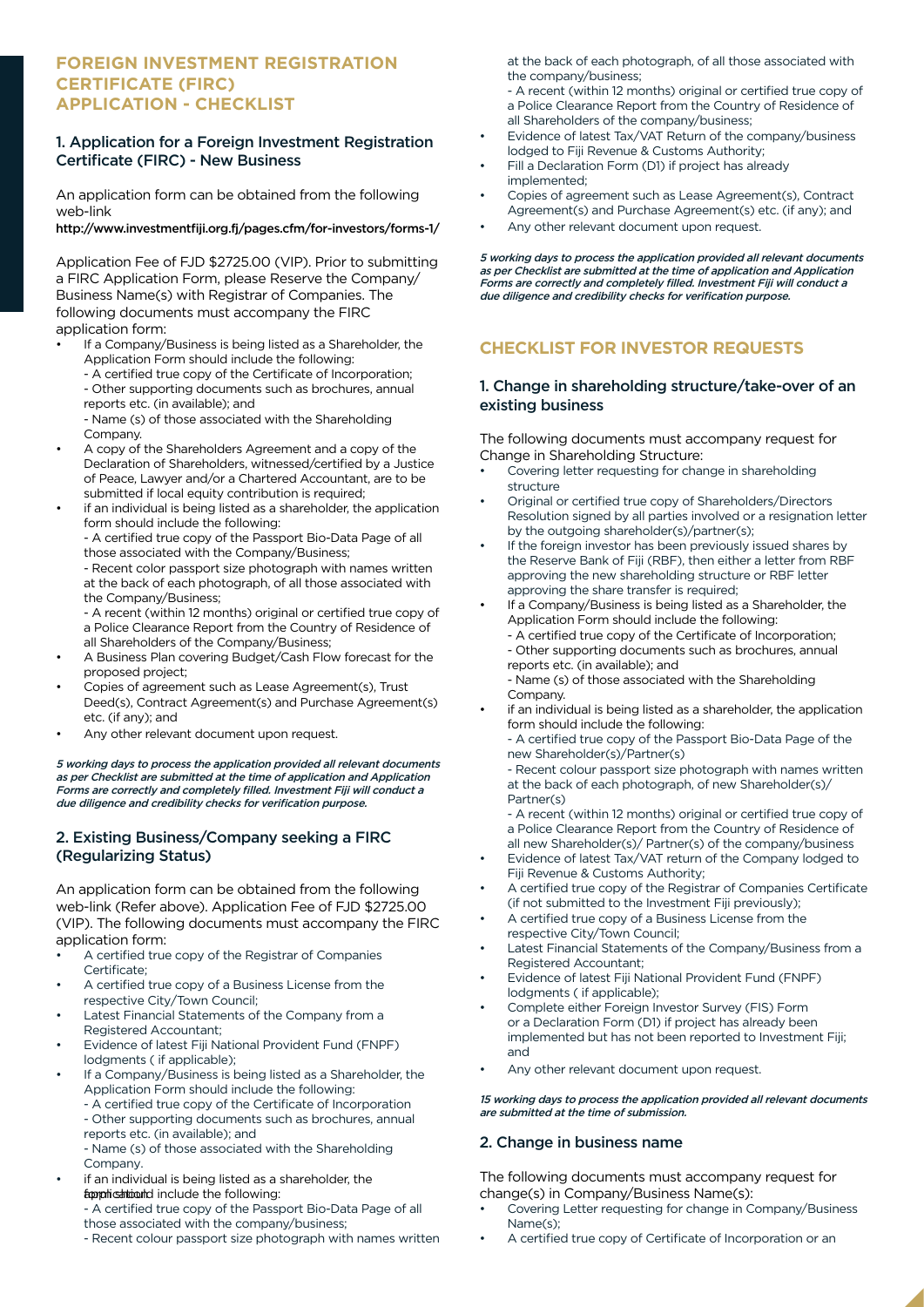original or certified true copy of Name Reservation approval from Registrar of Companies and;

Return original FIRC that was issued to the company/ business.

5 working days to process the application provided all supporting documents are submitted at the time of application.

#### 3. Extension/amendment/change of company/ business activity

The following documents must accompany request for extension/amendment/change of Company/Business activity:

- Brief Business Proposal with details of the proposed activity, level of investment and employment generation;
- Evidence of latest Tax/VAT return of the Company/Business lodged to Fiji Revenue & Customs Authority;
- A certified true copy of the Registrar of Companies Certificate (if not submitted to the Investment Fiji previously);
- A certified true copy of a Business License from the respective City/Town Council;
- Latest Financial Statements of the Company/Business from a Registered Accountant;
- Evidence of latest Fiji National Provident Fund (FNPF) lodgments (if applicable);
- Reserve Bank of Fiji (RBF) letter indicating the amount of foreign funds remitted from offshore:
- Fill either Foreign Investor Survey (FIS) Form or a Declaration Form (D1) if project has already implemented but has not been reported to Investment Fiji; and
- Any other relevant document upon request.

15 working days to process the application provided all supporting documents are submitted at the time of application.

#### 4. Progress report for work permit extension/ renewal ("Key Post")

For Investment Fiji to issue a progress report of your Company/Business to the Department of Immigration, please submit request to Investment Fiji Three (3) Months prior to the expiry of your Work Permit. The following documents must accompany request of progress report for work permit:

- Brief overview on the progress of the Company/Business to date;
- Evidence of latest Tax/VAT return of the Company/Business lodged to Fiji Revenue & Customs Authority (FRCA);
- A certified true copy of the Registrar of Companies certificate (if not submitted to Investment Fiji previously);
- A certified true copy of a Business License from the respective City/Town Council;
- Latest Financial Statements of the Company/Business from a Registered Accountant;
- Evidence of latest Fiji National Provident Fund (FNPF) lodgments (if applicable) ;
- Reserve Bank of Fiji (RBF) letter indicating the amount of foreign funds remitted from offshore;
- Complete either Foreign Investor Survey (FIS) Form or a Declaration Form (D1) if project has already implemented but has not been reported to Investment Fiji; and
- Any other relevant document upon request.

21 working days to process the application provided all supporting documents are submitted at the time of application). All progress will be addressed to Director of Immigration.

#### 5. Extension of time

Investors are required to apply for an extension of time to complete the project implementation at least two (2) months prior to the expiry of the implementation period. The following documents must accompany every request for an extension of time:

- A brief overview on the progress of the company/business stating reasons for the delay in the project implementation;
- Certified copies of all registrations/approvals obtained from the relevant investment approving agencies/departments depending on the nature of the company/business activity(s);
- Documentary evidence of any problems encountered that are causing delay; and
- Any other relevant documents upon request.

15 working days to process the application provided all supporting documents are submitted at the time of application.

#### 6. Cancellation of FIRC

The following documents must accompany every request for cancellation of a FIRC:

- A cover letter requesting for a FIRC cancellation;
- The original or a certified true copy of the director's / shareholder's resolution signed by all parties involved;
- A certified true copy of TIN de-registration or Tax compliance letter from Fiji Revenue & Customs Authority (FRCA);
- A certified true copy of the Fiji passport and certificate of naturalization from Fiji Immigration (if the investor obtains Fiji citizenship);
- A certified and translated death certificate (if applicable); and
- Return of the original FIRC to Investment Fiji.

#### 5 working days to process the application provided all supporting documents are submitted at the time of application.